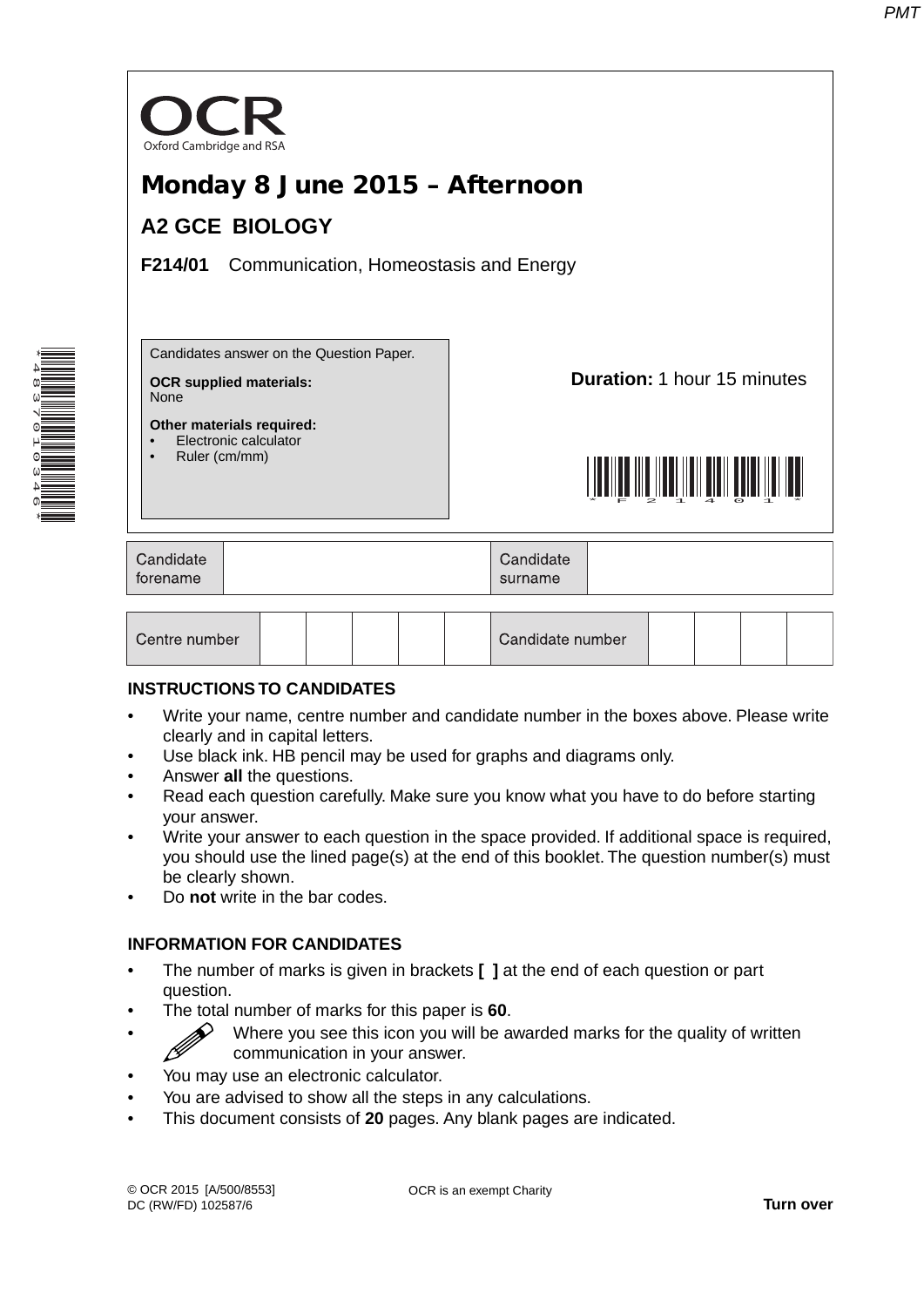# Answer all the questions.

(a) Fig. 1.1 is a diagram representing a three-dimensional view of a chloroplast.  $\mathbf{1}$ 





| (i)   | Name parts $A$ to $C$ in Fig. 1.1.                                             |
|-------|--------------------------------------------------------------------------------|
|       |                                                                                |
|       |                                                                                |
|       |                                                                                |
| (iii) | Describe two ways in which the structure of part C is adapted to its function. |
|       |                                                                                |
|       |                                                                                |
|       |                                                                                |
|       |                                                                                |
|       |                                                                                |
|       |                                                                                |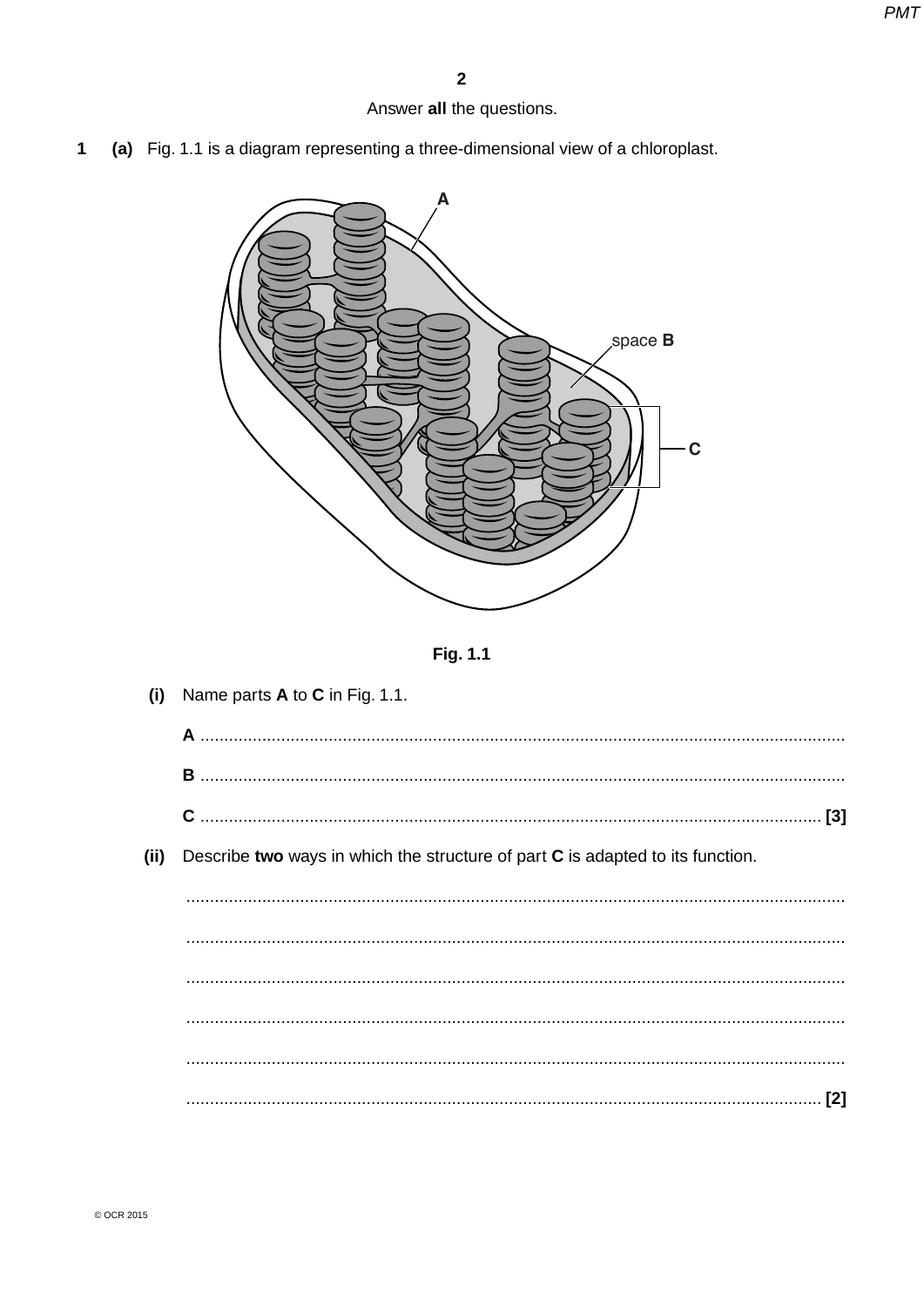(iii) A key aspect of photosynthesis is the metabolic pathway involving carbon dioxide.

Place a tick  $(V)$  in the appropriate box to indicate the part of the chloroplast (A, B or C) in which the metabolic pathway involving carbon dioxide is located.

| A |  |
|---|--|
| B |  |
| C |  |

 $[1]$ 

(b) Fig. 1.2 shows the theoretical and actual relationship between light intensity and the rate of photosynthesis.



light intensity

Fig. 1.2

With reference to the biochemistry of photosynthesis, explain why the theoretical rate of photosynthesis is not achieved at higher light intensities.

**Turn over**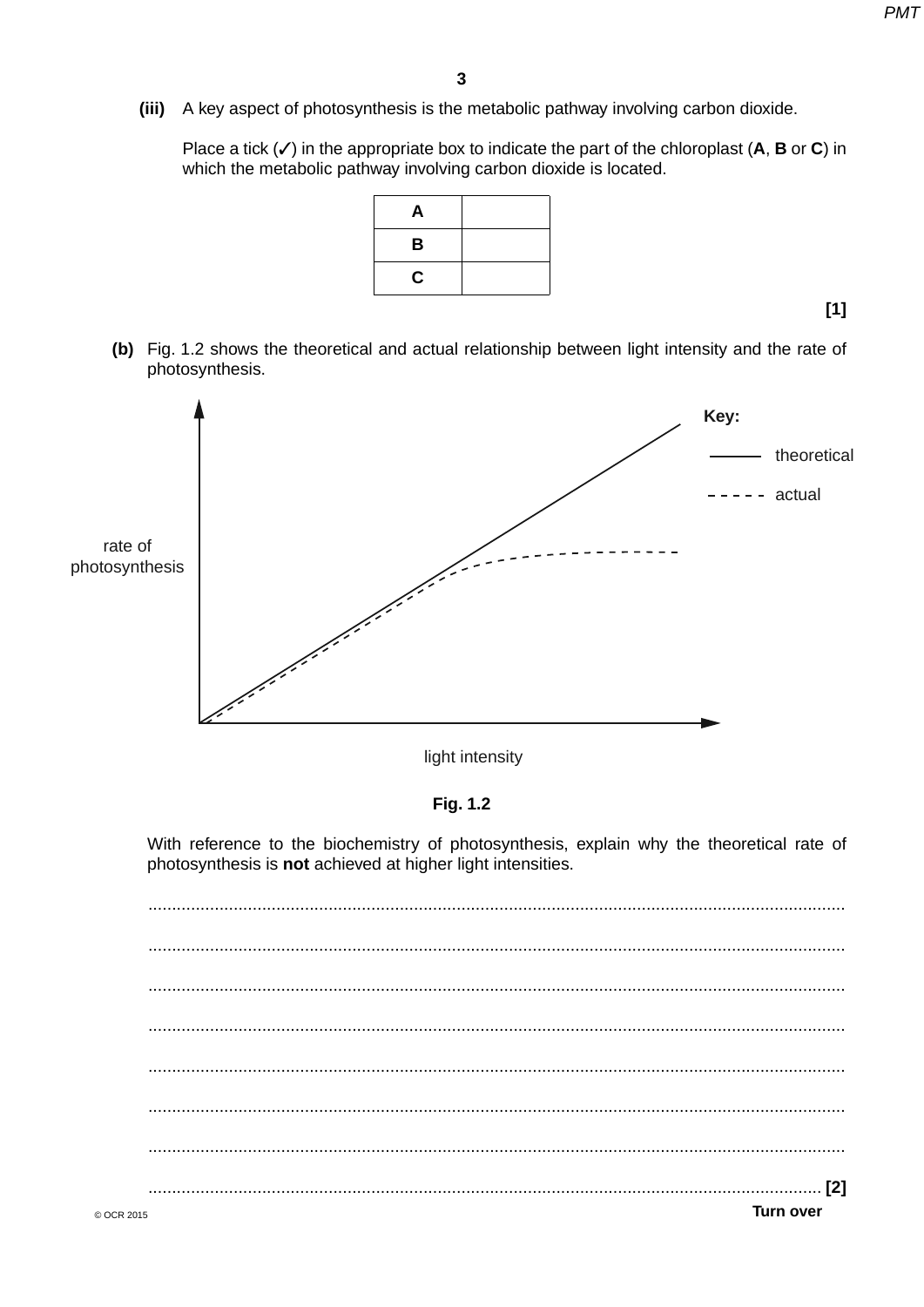(c) Plants are usually adapted to living in conditions of different light intensities.

The rate of photosynthesis at different light intensities for two different species of plant was investigated. The results are shown in Fig. 1.3.



light intensity

Fig. 1.3

(i) Using the information in Fig. 1.3, explain which of the two species, D or E, is better adapted to living in shady conditions.

The leaf of a plant that is adapted to living in shade will differ from the leaf of a plant that  $(ii)$ is adapted to living in sunlight. Suggest one way in which the structure of these leaves will differ.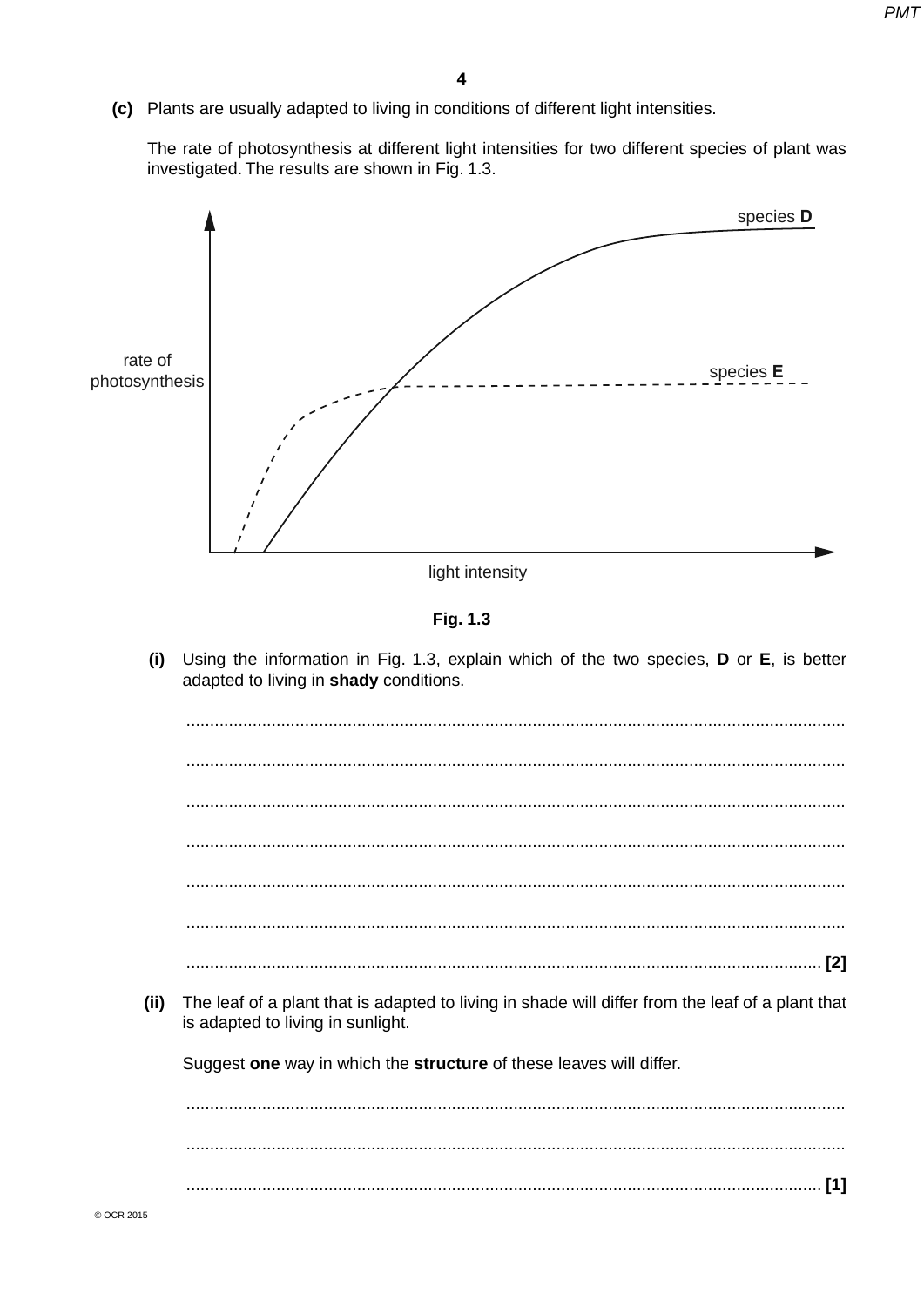(d) Plants are autotrophs. Most other organisms are heterotrophs.

Outline the ways in which heterotrophic organisms are dependent on plants.

[Total: 14]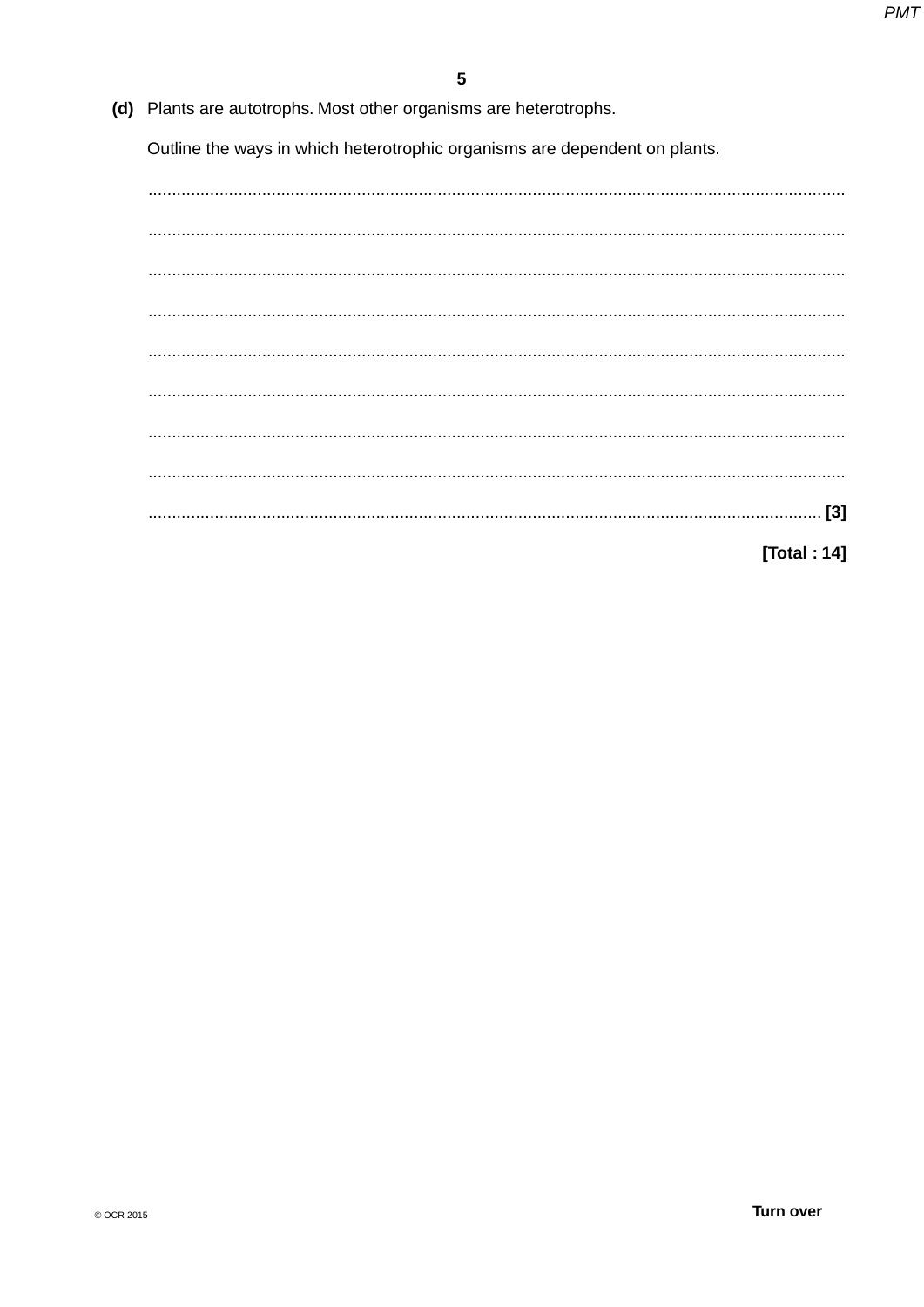- **2** Within the mammalian body, different systems of communication are used to coordinate and control activities.
	- **(a)** Complete the following passage by using the **most suitable** term in each case.

The pancreas and the adrenal glands are both examples of ................................................ glands. Adrenaline is a ................................................ that is secreted by the adrenal glands. These glands also secrete steroids such as corticosteroids from cells in the ................................................ region. The chemicals secreted by these glands are transported by the blood to their ................................................ cells and tissues. **[4]**

 **(b)** Insulin is secreted from the beta cells of the pancreas in response to increased blood glucose concentration.

Fig. 2.1 is a diagram representing the sequence of events leading to the secretion of insulin from the beta cell.



**Fig. 2.1**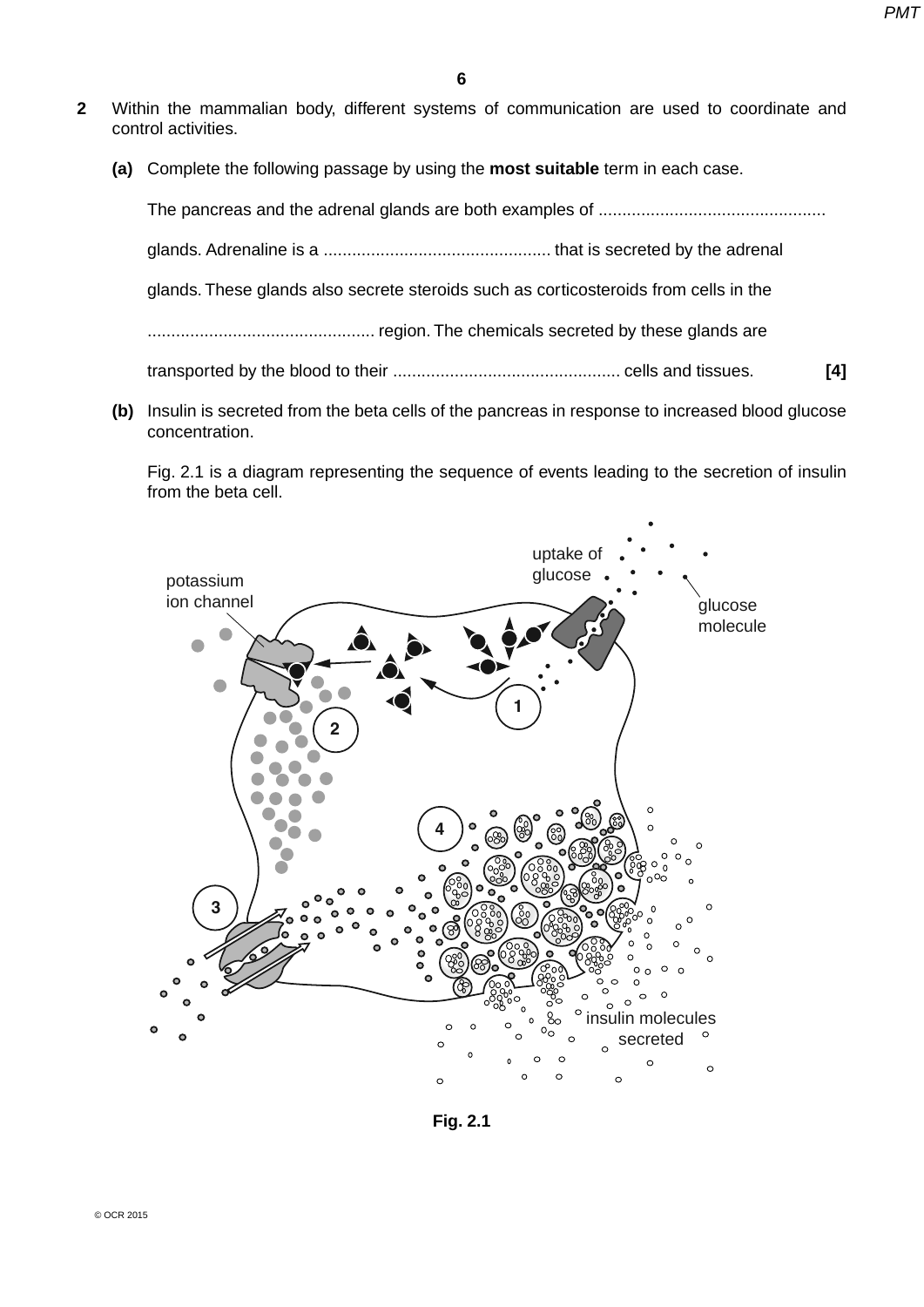| (i)  | With reference to Fig. 2.1, describe the events occurring at the stages labelled 1 to 4.                                              |
|------|---------------------------------------------------------------------------------------------------------------------------------------|
|      |                                                                                                                                       |
|      |                                                                                                                                       |
|      |                                                                                                                                       |
|      |                                                                                                                                       |
|      |                                                                                                                                       |
|      |                                                                                                                                       |
|      |                                                                                                                                       |
|      |                                                                                                                                       |
|      |                                                                                                                                       |
|      |                                                                                                                                       |
|      |                                                                                                                                       |
|      |                                                                                                                                       |
|      |                                                                                                                                       |
|      |                                                                                                                                       |
| (ii) | After the initial release of insulin from the beta cell, insulin secretion continues even when<br>there is no further glucose intake. |
|      | Suggest and explain why the cell continues to secrete insulin.                                                                        |
|      |                                                                                                                                       |
|      |                                                                                                                                       |
|      |                                                                                                                                       |
|      |                                                                                                                                       |
|      |                                                                                                                                       |
|      |                                                                                                                                       |

[Total: 10]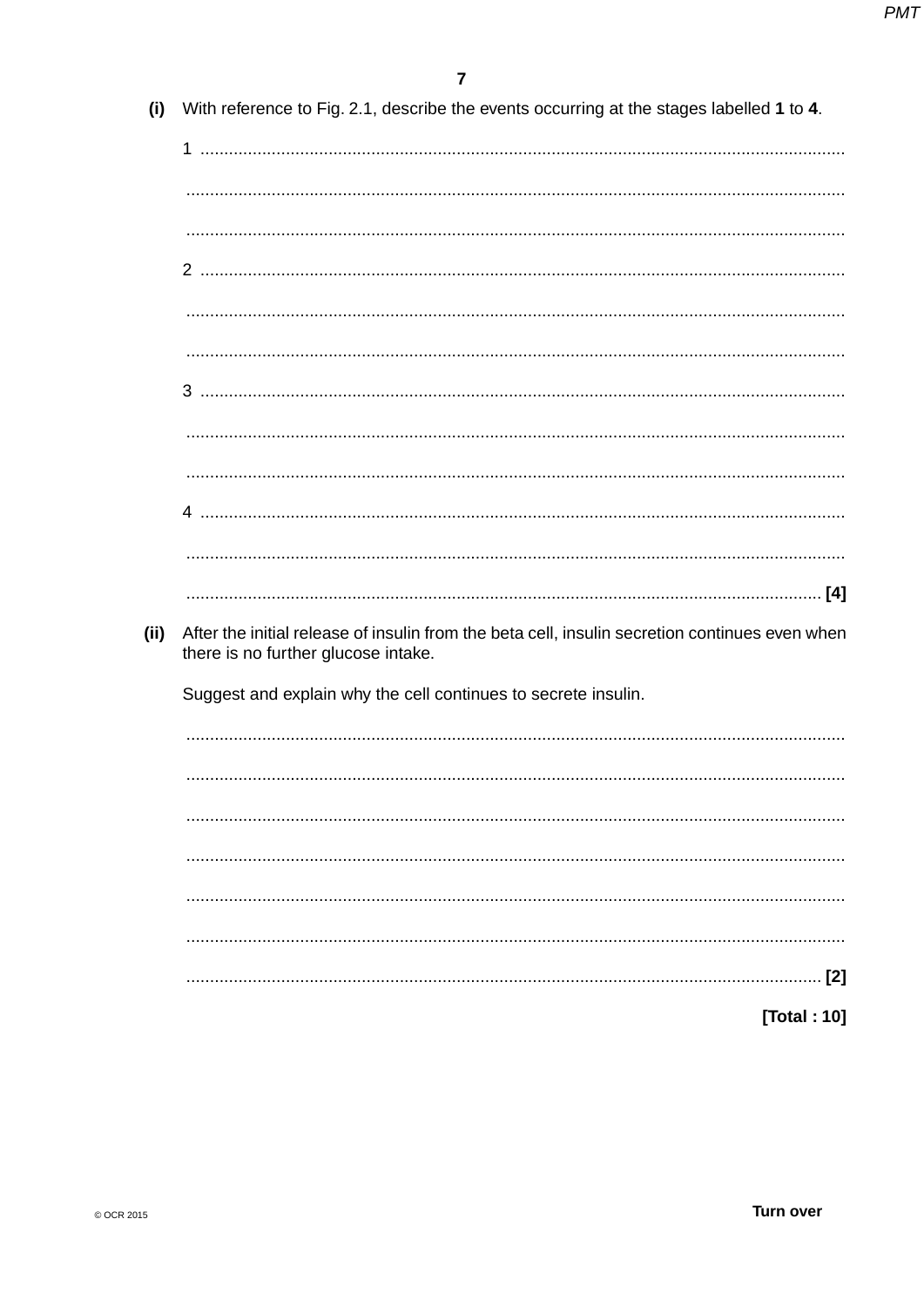(a) Fig. 3.1 is a diagram representing a mitochondrion located in the cytoplasm of an animal cell. 3



Fig. 3.1

(i) Use the letters W to Z to identify the region in Fig. 3.1 where each of the following occurs. You may use each letter once, more than once or not at all.

| link reaction            |  |
|--------------------------|--|
| glycolysis               |  |
| electron transport chain |  |
| Krebs cycle              |  |

Why does aerobic respiration yield fewer molecules of ATP than the theoretical  $(ii)$ maximum?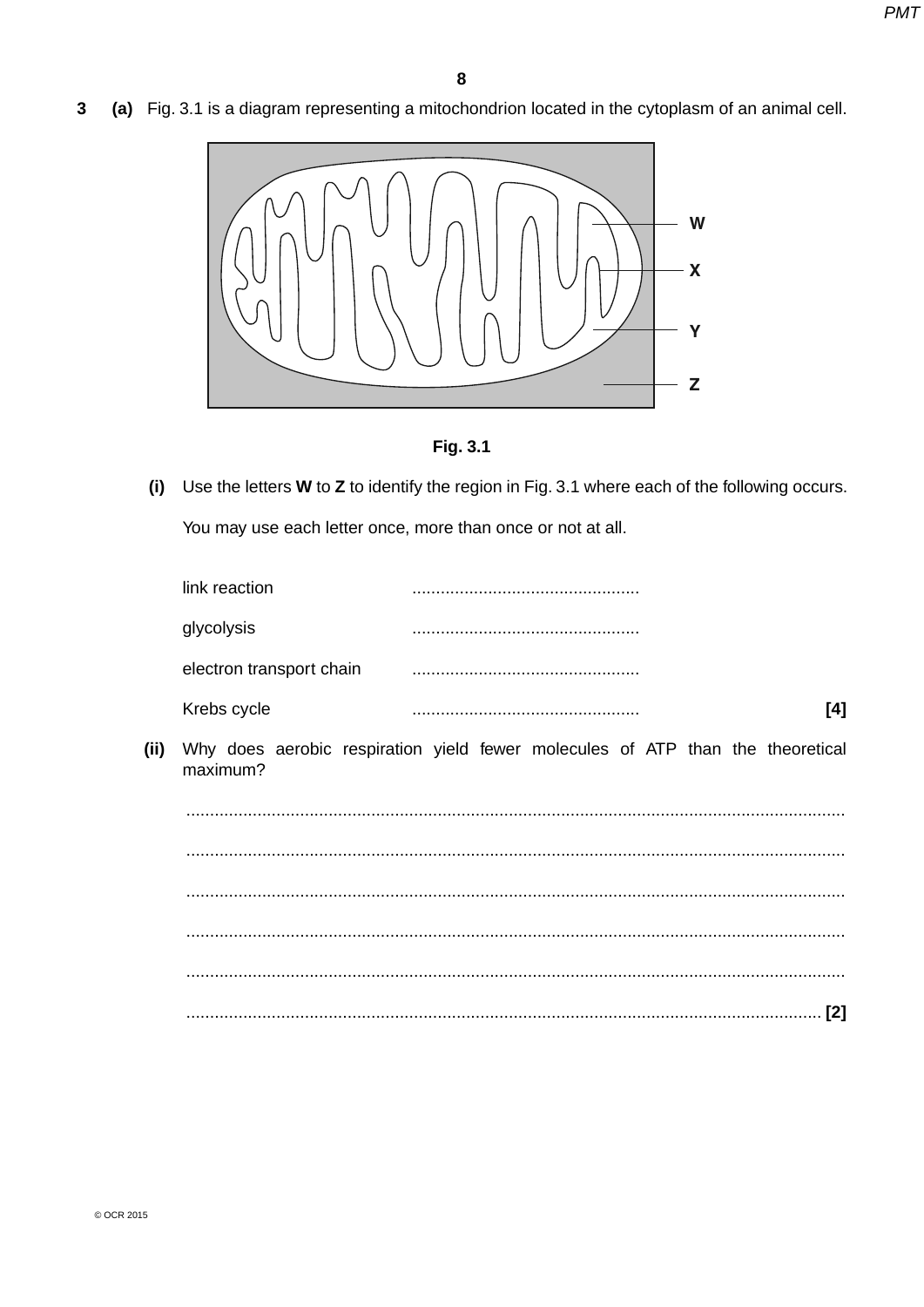(b) Explain why the incomplete breakdown of glucose in anaerobic respiration produces less ATP than aerobic respiration.

|  |  | In your answer, you should use appropriate technical terms, spelled correctly. |             |
|--|--|--------------------------------------------------------------------------------|-------------|
|  |  |                                                                                |             |
|  |  |                                                                                |             |
|  |  |                                                                                |             |
|  |  |                                                                                |             |
|  |  |                                                                                |             |
|  |  |                                                                                |             |
|  |  |                                                                                |             |
|  |  |                                                                                |             |
|  |  |                                                                                |             |
|  |  |                                                                                |             |
|  |  |                                                                                |             |
|  |  |                                                                                |             |
|  |  |                                                                                |             |
|  |  |                                                                                |             |
|  |  |                                                                                |             |
|  |  |                                                                                |             |
|  |  |                                                                                |             |
|  |  |                                                                                |             |
|  |  |                                                                                |             |
|  |  |                                                                                | [5]         |
|  |  |                                                                                | [Total: 11] |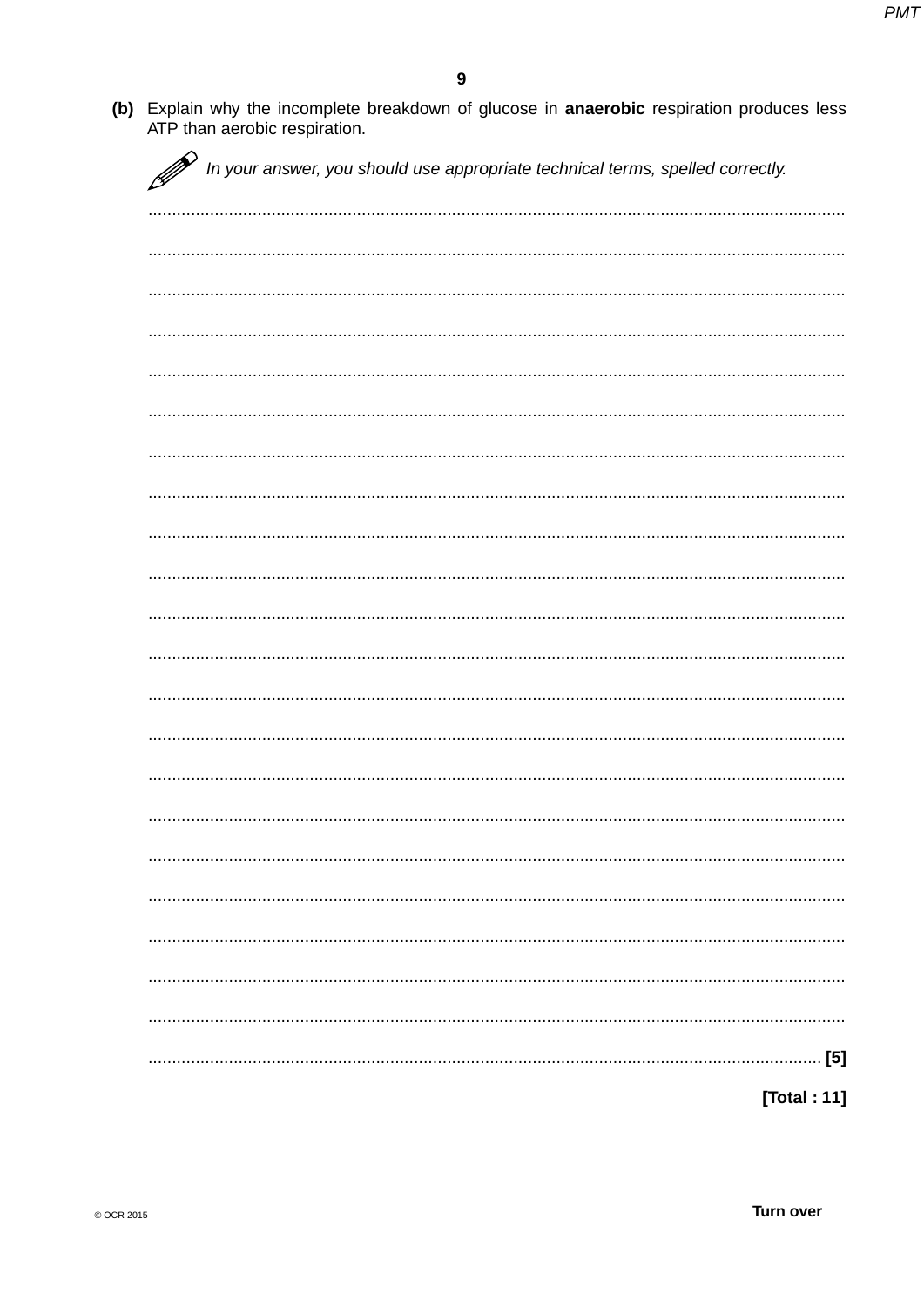**PLEASE DO NOT WRITE ON THIS PAGE**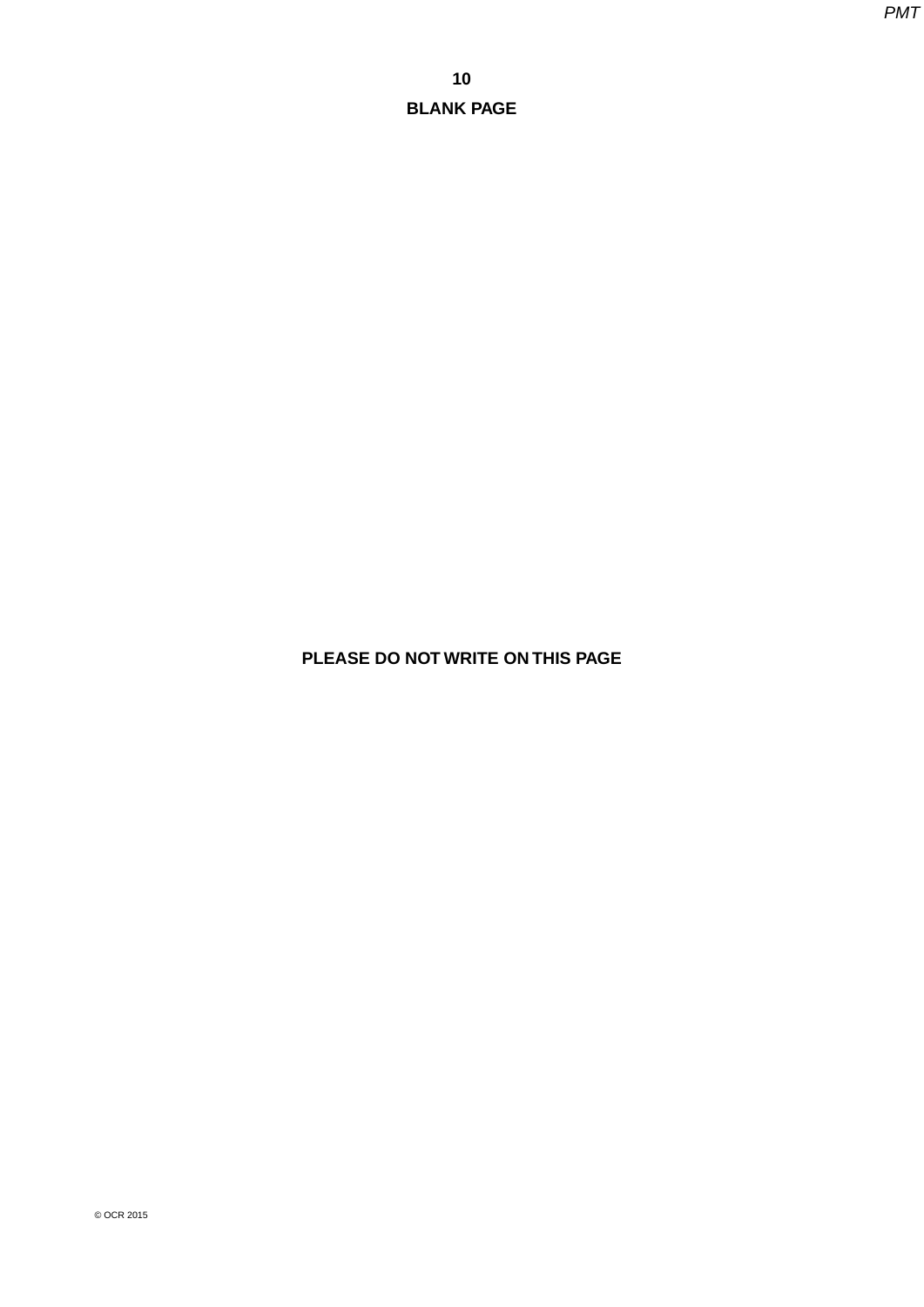**4** Kidney failure is a serious condition. Many kidney patients receive some form of renal replacement therapy (RRT) such as dialysis.

The UK Renal Registry collects national data about the causes and treatment of kidney failure.

 **(a)** Table 4.1 shows the number of adult patients who started RRT in the UK in 2011. The table also shows the estimated population of each country in the UK and the incidence rate of RRT in each country.

The incidence rate is the number of adult patients starting RRT in 2011 per million people.

| <b>Country</b>   | <b>Number of adults</b><br>starting RRT<br>in 2011 | <b>Estimated</b><br>population in<br>2011 (millions) | Incidence rate<br>(per million<br>people) |
|------------------|----------------------------------------------------|------------------------------------------------------|-------------------------------------------|
| England          | 5774                                               | 53.0                                                 | 109                                       |
| Northern Ireland | 203                                                | 1.8                                                  | 113                                       |
| Scotland         | 495                                                | 5.3                                                  |                                           |
| Wales            | 363                                                | 3.1                                                  | 117                                       |
| UK               | 6835                                               | 63.2                                                 | 108                                       |

### **Table 4.1**

Using the data in Table 4.1, calculate the missing value for the incidence rate of adult patients starting RRT in **Scotland** in 2011.

incidence rate = .......................................................... **[2]**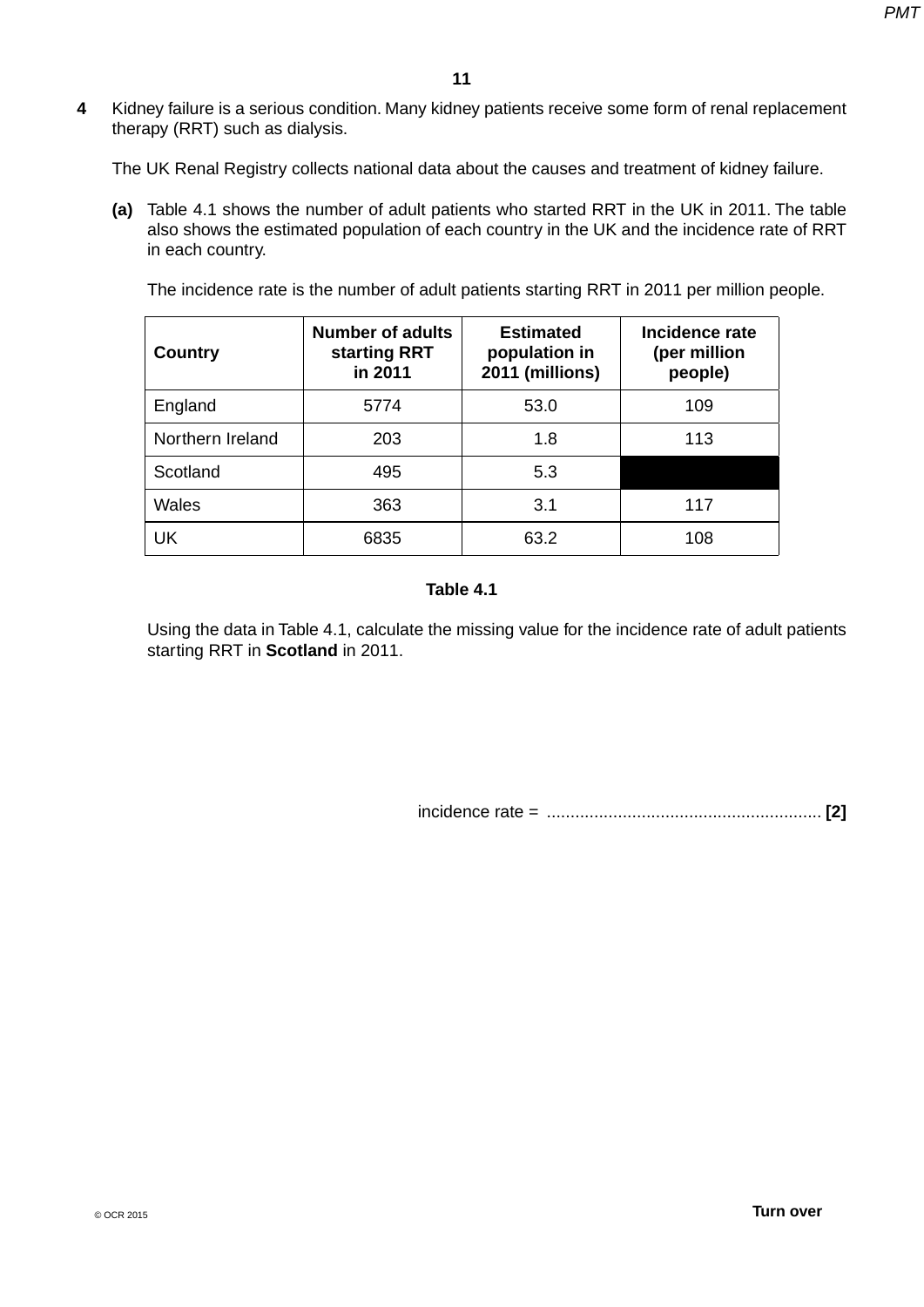PM<sub>7</sub>

(b) Fig. 4.1 shows the mean percentage of adult patients in the UK starting renal replacement therapy (RRT) in 2011 who were male and the age groups to which they belonged.



Fig. 4.1

- $(i)$ State the name given to the feature indicated by the letter K on Fig. 4.1.
- $(ii)$ What information can be deduced from the data in Fig. 4.1 about the gender of adult patients starting RRT in 2011?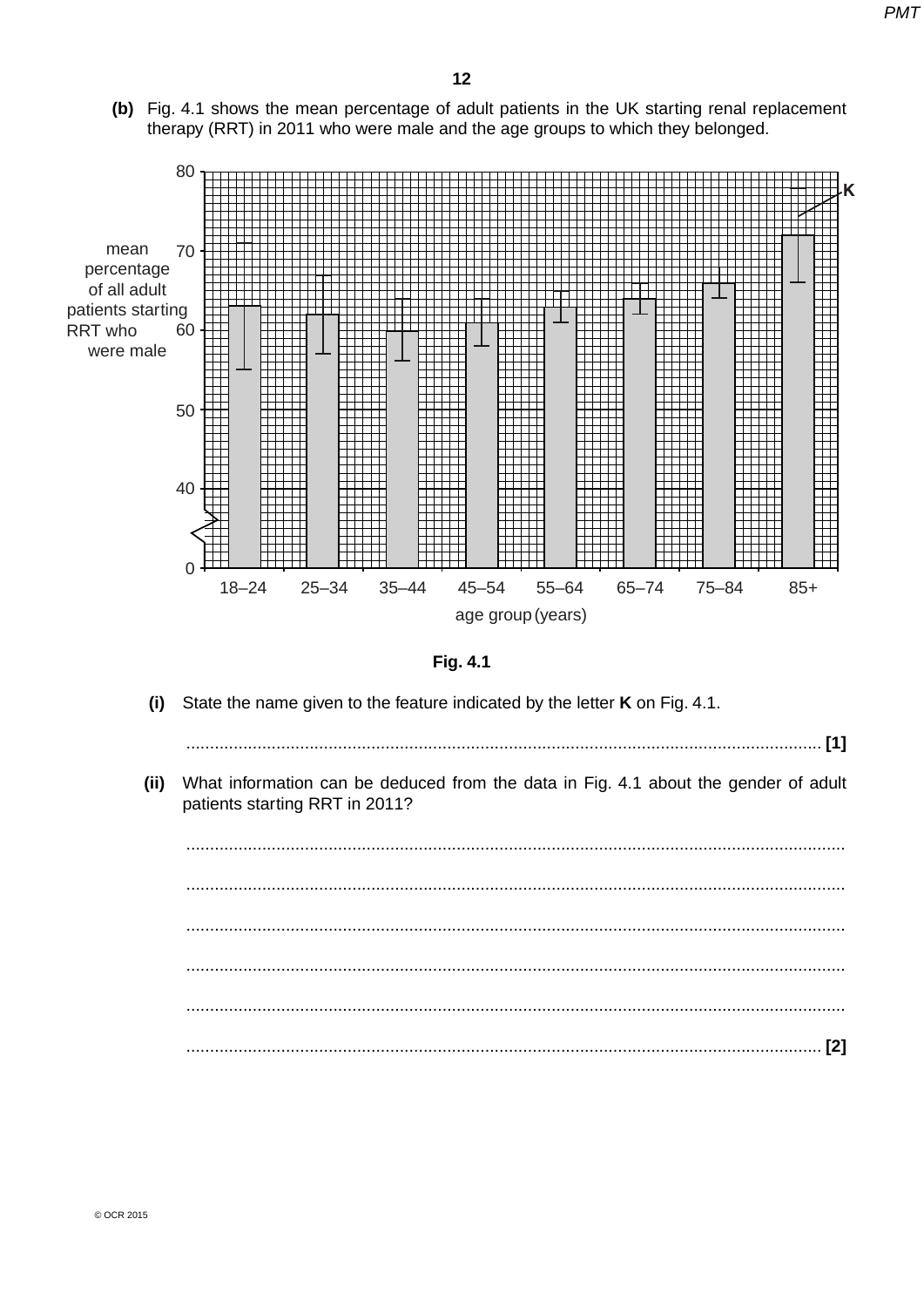**(c)** Many causes of kidney failure can be diagnosed.

Table 4.2 shows the percentage of patients starting RRT in 2011 who were diagnosed with different causes of kidney failure. The percentages are given for patients belonging to two different age groups, and for patients of all age groups.

|                                   | Patients with kidney failure (%) |                      |                |  |  |  |
|-----------------------------------|----------------------------------|----------------------|----------------|--|--|--|
| <b>Cause of kidney</b><br>failure | Aged below 65<br>years           | Aged $65 +$<br>years | All age groups |  |  |  |
| <b>Diabetes</b>                   | 27.2                             | 22.4                 | 24.80          |  |  |  |
| Glomerulonephritis                | 17.4                             | 9.2                  | 13.30          |  |  |  |
| Pyelonephritis                    | 7.8                              | 6.5                  | 7.15           |  |  |  |
| Hypertension                      | 6.7                              | 7.4                  | 7.05           |  |  |  |
| Polycystic kidney                 | 10.6                             | 3.8                  | 7.20           |  |  |  |
| Renal vascular disease            | 2.3                              | 11.5                 | 6.90           |  |  |  |
| Other causes                      | 16.0                             | 16.6                 | 16.30          |  |  |  |
| Uncertain diagnosis               | 12.0                             | 22.6                 | 17.30          |  |  |  |

## **Table 4.2**

 **(i)** Suggest why 'uncertain diagnosis' occurs more often in the group of patients aged 65+ years compared with the group below 65 years of age.

 ........................................................................................................................................... ........................................................................................................................................... ...................................................................................................................................... **[1]**

 **(ii)** Identify the cause of kidney failure with the **most significant** increase in the group of patients aged 65+ years compared with the group below 65 years of age.

Justify your answer.

 ........................................................................................................................................... ........................................................................................................................................... ...................................................................................................................................... **[1]**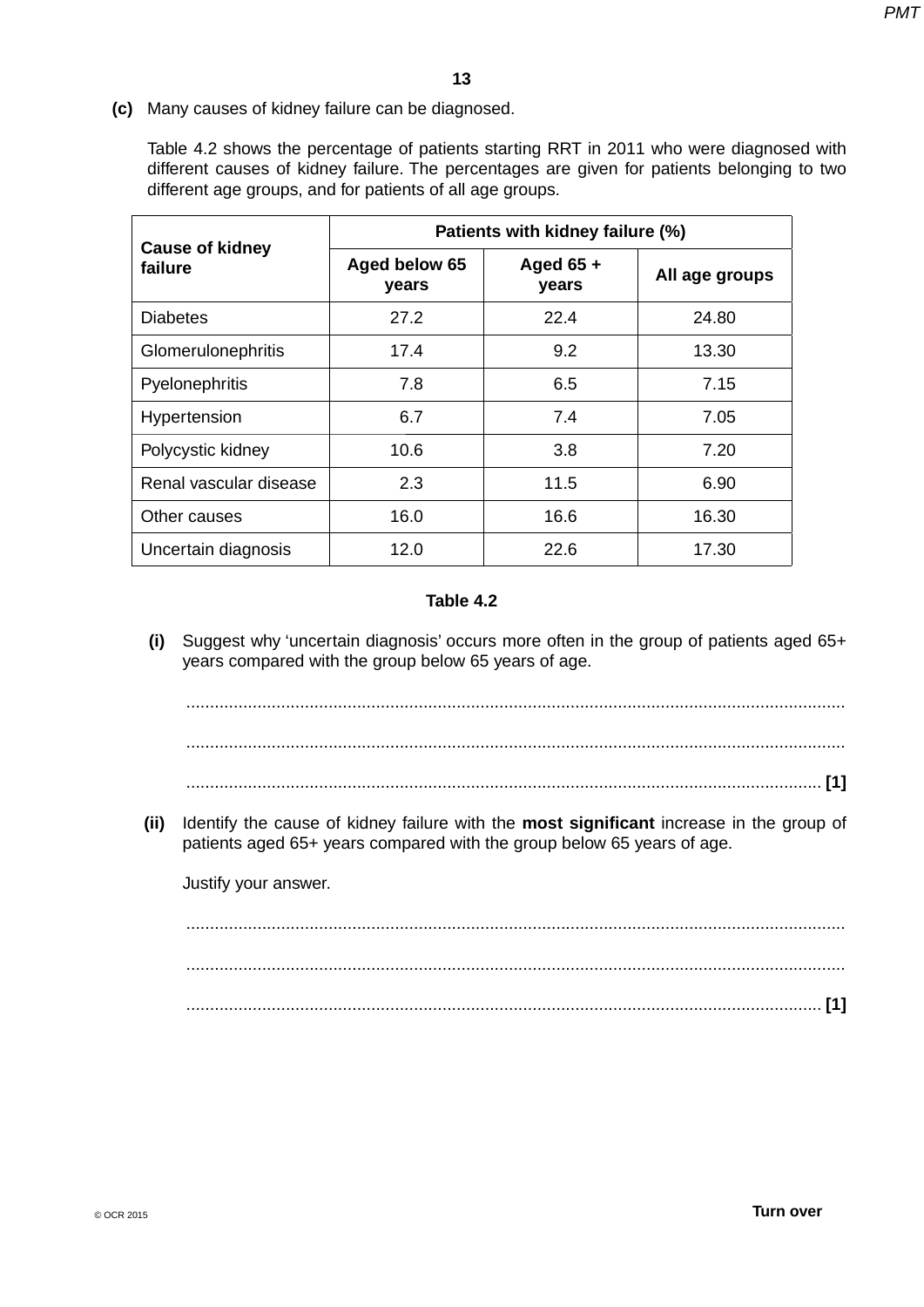**(d)** The main forms of RRT use dialysis. Most patients receiving dialysis have haemodialysis using a dialysis machine. However, the number of people receiving another form of dialysis, peritoneal dialysis, is increasing.

Fig. 4.2 represents the procedure of peritoneal dialysis. Some of the key points of this procedure are listed below.





- The peritoneum is a membrane that lines the abdominal cavity and is well supplied with blood capillaries.
- The peritoneum acts as a surface across which waste can be removed.
- The dialysis fluid, containing the sugar dextrose, fills the abdominal cavity.
- The fluid remains in the abdominal cavity for 4 to 6 hours.
- The fluid is then drained from the abdominal cavity and thrown away.
- The procedure usually needs to be done four times each day.
- **(i)** How might the peritoneum differ in its **function** from the artificial membrane in a dialysis machine used in haemodialysis?

 ........................................................................................................................................... ........................................................................................................................................... ...................................................................................................................................... **[1]**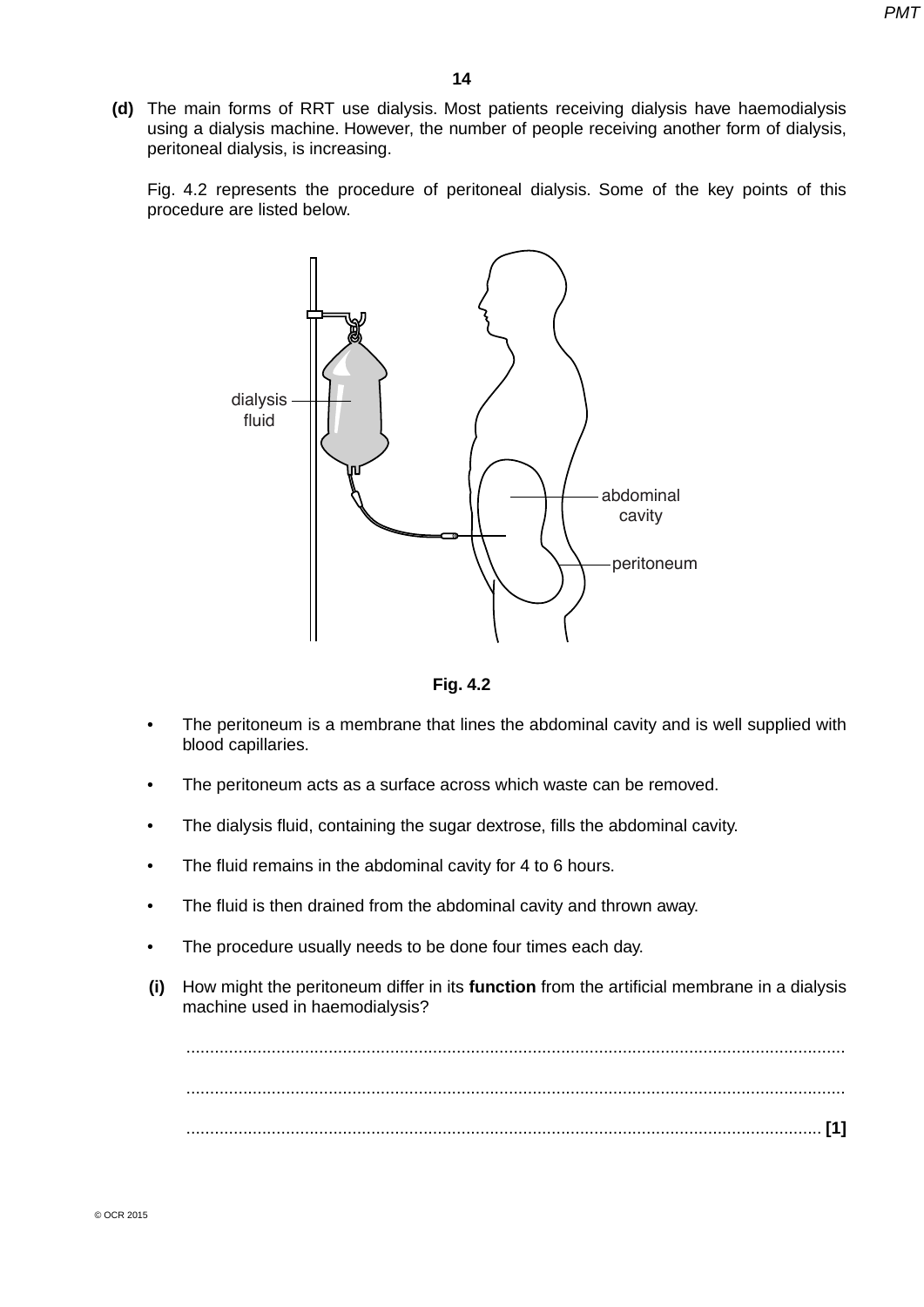(ii) Why does the dialysis fluid used in peritoneal dialysis contain dextrose solution rather than water alone?

(iii) Suggest why patients receiving peritoneal dialysis usually need to have the peritoneal dialysis fluid replaced four times a day, but those receiving haemodialysis only need treatment three times a week.

(e) One function of healthy kidneys is to make the hormone erythropoietin (EPO), which stimulates the production of red blood cells. Patients with kidney failure may need to be given supplements of EPO.

State the type of cell from which red blood cells are formed and where this type of cell is located.

[Total: 13]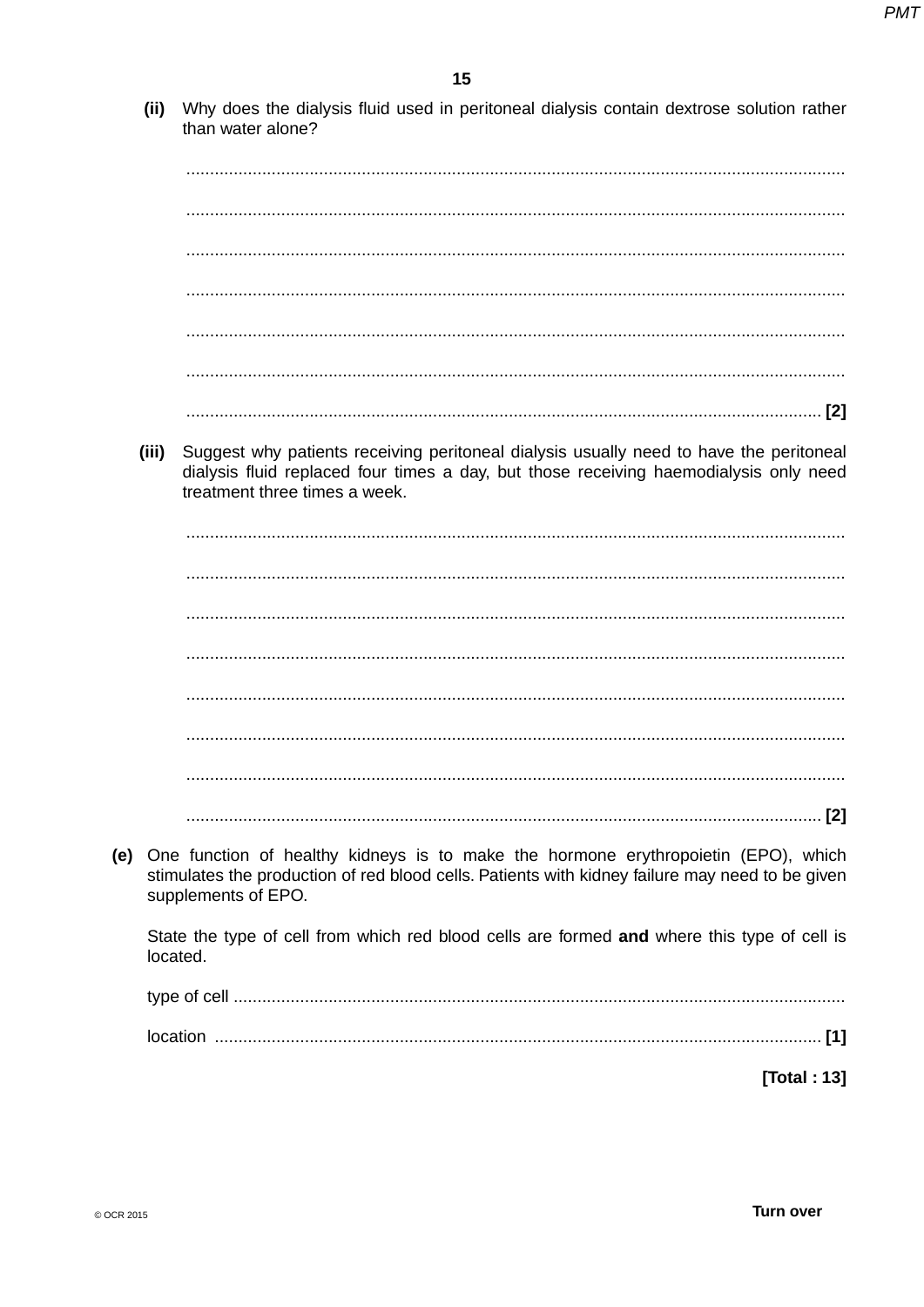(a) Outline the ways in which the structures of a sensory neurone and a motor neurone 5 are similar.

D In your answer, you should use appropriate technical terms, spelled correctly.

- (b) The table below lists a number of statements about the functions of neurones. Indicate whether each statement refers to:
	- sensory neurones only (S)  $\bullet$
	- motor neurones only (M)  $\bullet$
	- sensory and motor neurones (B).

| <b>Statement</b>                                 | S or M or B |
|--------------------------------------------------|-------------|
| Have a resting potential of approximately -70 mV | в           |
| Transmit nerve impulses from the CNS             |             |
| Connect to other neurones via synapses           |             |
| Connect to effectors                             |             |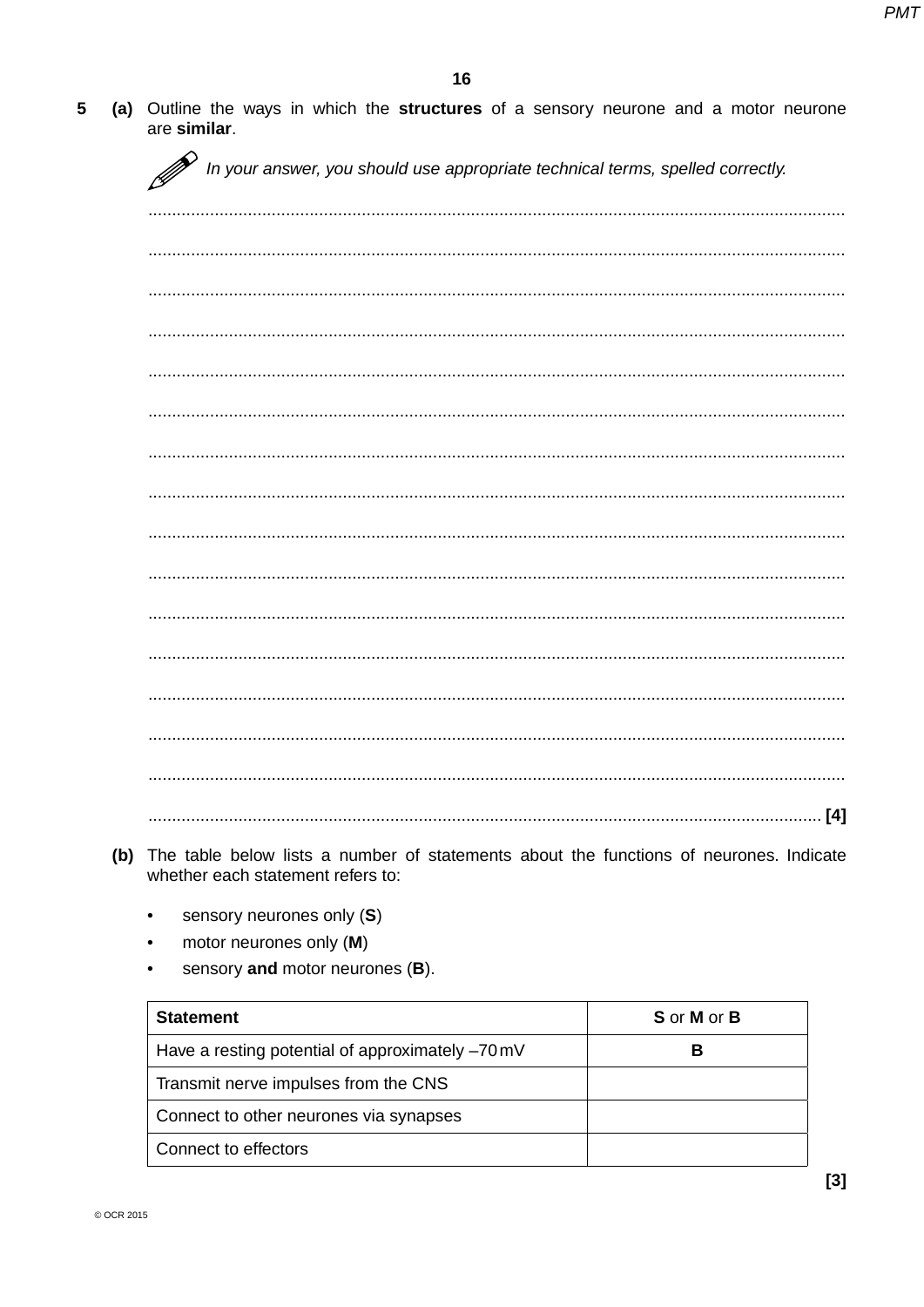- (c) The presence of a pathogen in the body can cause a fever. During a fever, the body's thermoregulatory set-point (normal body temperature) rises.
	- Fever is accompanied by sweating.  $(i)$

Explain the effect that this sweating will have on the body.

(ii) Another feature of fever may be uncontrollable shivering.

Suggest why shivering occurs during fever.

(d) Hypothermia is a condition in which the body's core temperature is lowered. Hypothermia can affect people who take part in outdoor activities in winter without wearing suitable clothing.

Some people think that alcohol should be given to those who have hypothermia, as it makes them feel warmer. Alcohol causes vasodilation.

Explain why it is not a good idea to give alcohol to someone with hypothermia.

[Total: 12]

**END OF QUESTION PAPER**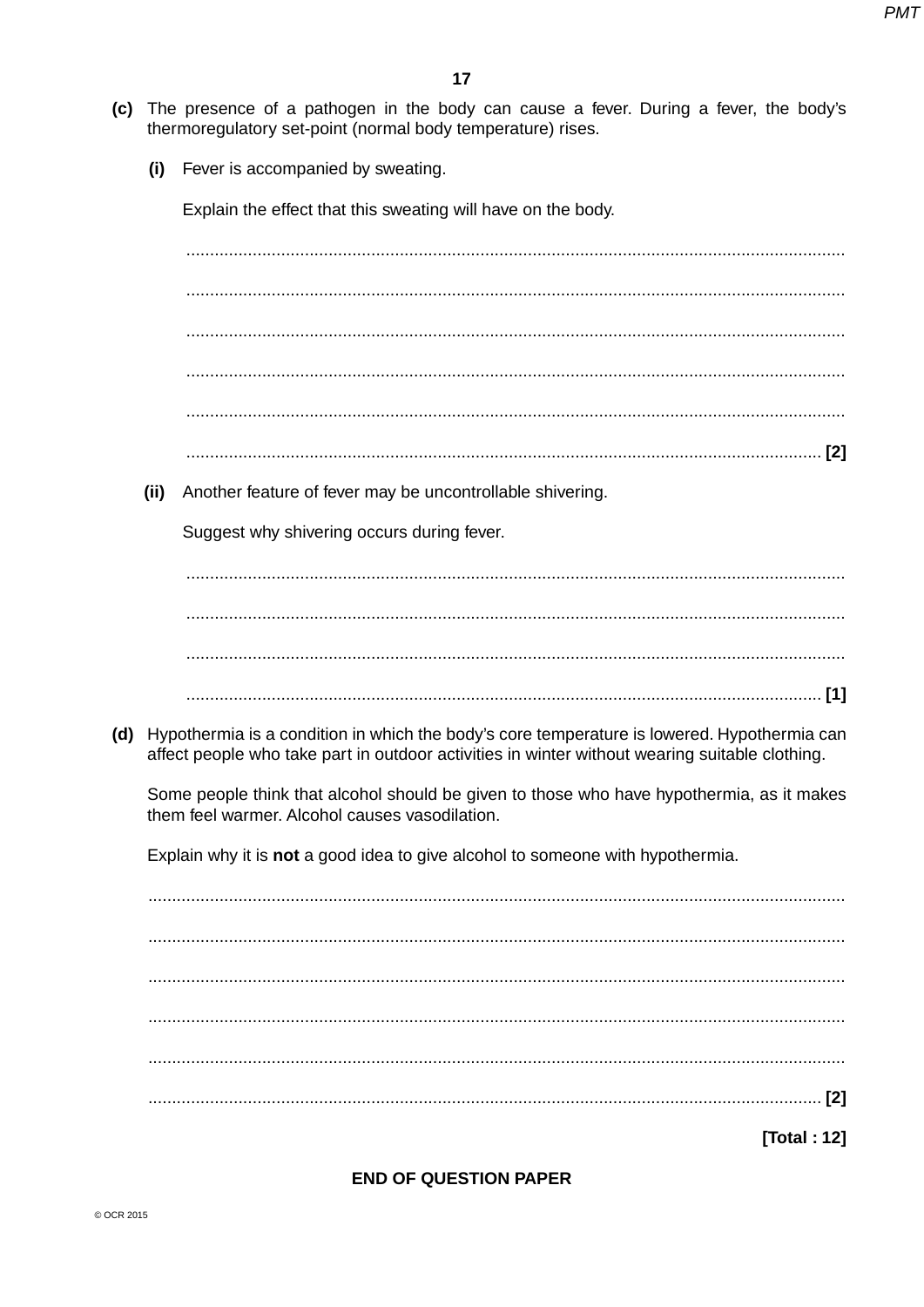#### **ADDITIONAL ANSWER SPACE**

If additional answer space is required, you should use the following lined page(s). The question number(s) must be clearly shown in the margins.

| . |  |
|---|--|
|   |  |
|   |  |
|   |  |
|   |  |
|   |  |
|   |  |